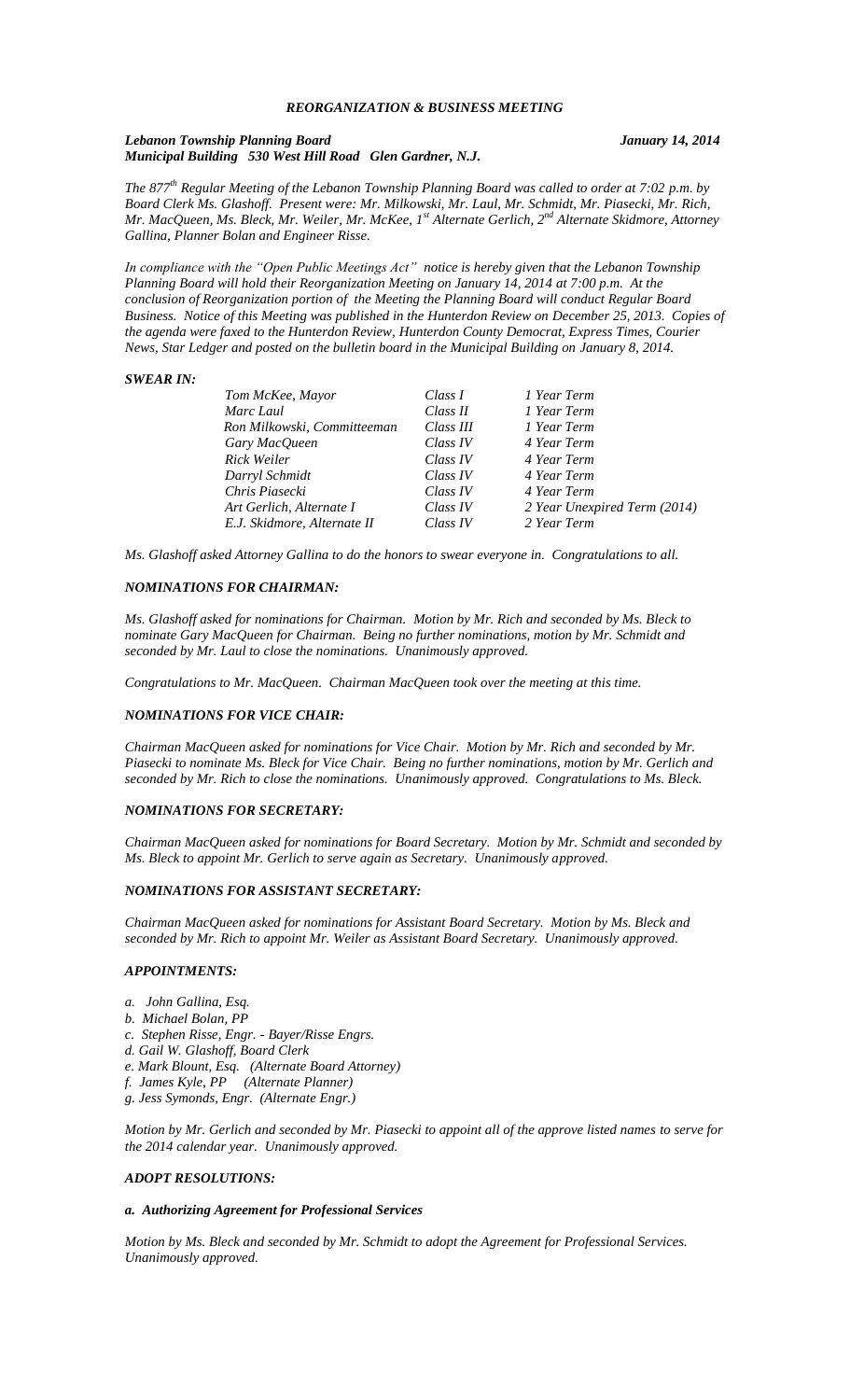### *Lebanon Township Planning Board Reorganization/Business Meeting January 14, 2014 Page 2*

#### *b. Annual Notice Schedule 2014*

*Ms. Glashoff noted that she puts in the Hunterdon Review the list of meeting dates for the year, not the actual Notice Schedule and does this for both boards. Motion by Mr. Rich and seconded by Mr. Laul to adopt the Notice Schedule for 2014. Unanimously approved.*

### *ADOPT RESOLUTION FOR PROFESSIONALS ON PAY TO PLAY:*

*Motion by Mr. Gerlich and seconded by Mr. Piasecki to adopt the resolution for Pay to Play. Unanimously approved.*

## *ADOPT PROFESSIONAL CONTRACTS:*

- *a. John Gallina, Esq.*
- *b. Michael Bolan, PP*
- *c. Stephen Risse, Engr. (Bayer/Risse Engrs.)*
- *d. Mark Blount, Esq (Alternate Attorney).*
- *e. James Kyle, PP (Alternate Planner)*
- *f. Jess Symonds, Engr. (Alternate Engineer)*

*Ms. Glashoff reviewed for the board the contracts noting that Bayer/Risse Engineering increased 2% also that the only contract she didn't receive was from Engineer Symonds. Motion by Mr. Schmidt and seconded by Mr. Rich to approve all the contracts except Mr. Symonds. Unanimously approved.*

## *APPOINT APPLICATION REVIEW COMMITTEE:*

*Motion by Mr. Schmidt and seconded by Mr. Gerlich to appoint the following board members to the review committee: Ms. Bleck, Mr. Rich, Mr. Weiler and Mr. Piasecki. Unanimously approved.*

*PRESENTATION OF MINUTES: November 5, 2013 Regular Meeting*

*Motion by Ms. Bleck and seconded by Mr. McKee to approve the minutes of the Regular Meeting as presented. Unanimously approved.*

*November 5, 2013 Executive Session*

*Motion by Ms. Bleck and seconded by Mr. McKee to approve the minutes of the Executive Session as presented. Unanimously approved.*

## *UNFINISHED BUSINESS:*

| Muller Toyota        | $Block \#3$ | Lot #5.01             |
|----------------------|-------------|-----------------------|
| Rellum Realty, LLP   | Route 31    | <b>B</b> <sub>2</sub> |
| <i>P.O. Box 5000</i> |             |                       |
| Clinton, N.J. 07931  |             |                       |
|                      |             |                       |

*CONTINUATION OF A PUBLIC HEARING Preliminary/Final Site Plan/Variance (Letter from Attorney)*

*Ms. Glashoff read into the record both letters received by Attorney Winter. The first letter granted an extension of time to March 31, 2014 and asked to be placed on the agenda for March 4, 2014. Since the December10, 2013 meeting was cancelled due to inclement weather, the letter requesting to be placed on the January 14, 2014 meeting was not read into the record and Attorney Winter asked that the letter of October 25, 2013 be read. Attorney Gallina announced that the Public Hearing on Muller Toyota has been rescheduled for March 4, 2014 at 7:00 p.m. No further notice will be given.*

## *ITEM FOR DISCUSSION:*

#### *a. Ordinance amendment to eliminate one meeting before escrow is charged.*

*Attorney Gallina reviewed for the board the revisions to the ordinance. Mr. Rich stated that he did not see the need to eliminate the one free meeting to the applicants. Mr. Milkowski concurred and asked about when an applicant comes in to the board for completeness would they have to pay for our professionals at the meeting. Attorney Gallina said no, it would only apply to formal applications. Mr. Milkowski asked about applicants that come before the board informally. Attorney Gallina said the applicant is not charged for the professional's time at the meeting only for review by the professionals. The board discussed this issue at length and decided to keep the 1 free meeting in the ordinance. The board also discussed the time frame of notifying Ms. Glashoff if an extension of time is needed and decided to revise the wording to state, Board Clerk to be notified no later then Noon the Friday before the meeting by Fax or in writing. Emails will not be accepted. Motion by Mr. Piasecki and seconded by Ms. Bleck to keep the one free meeting in*